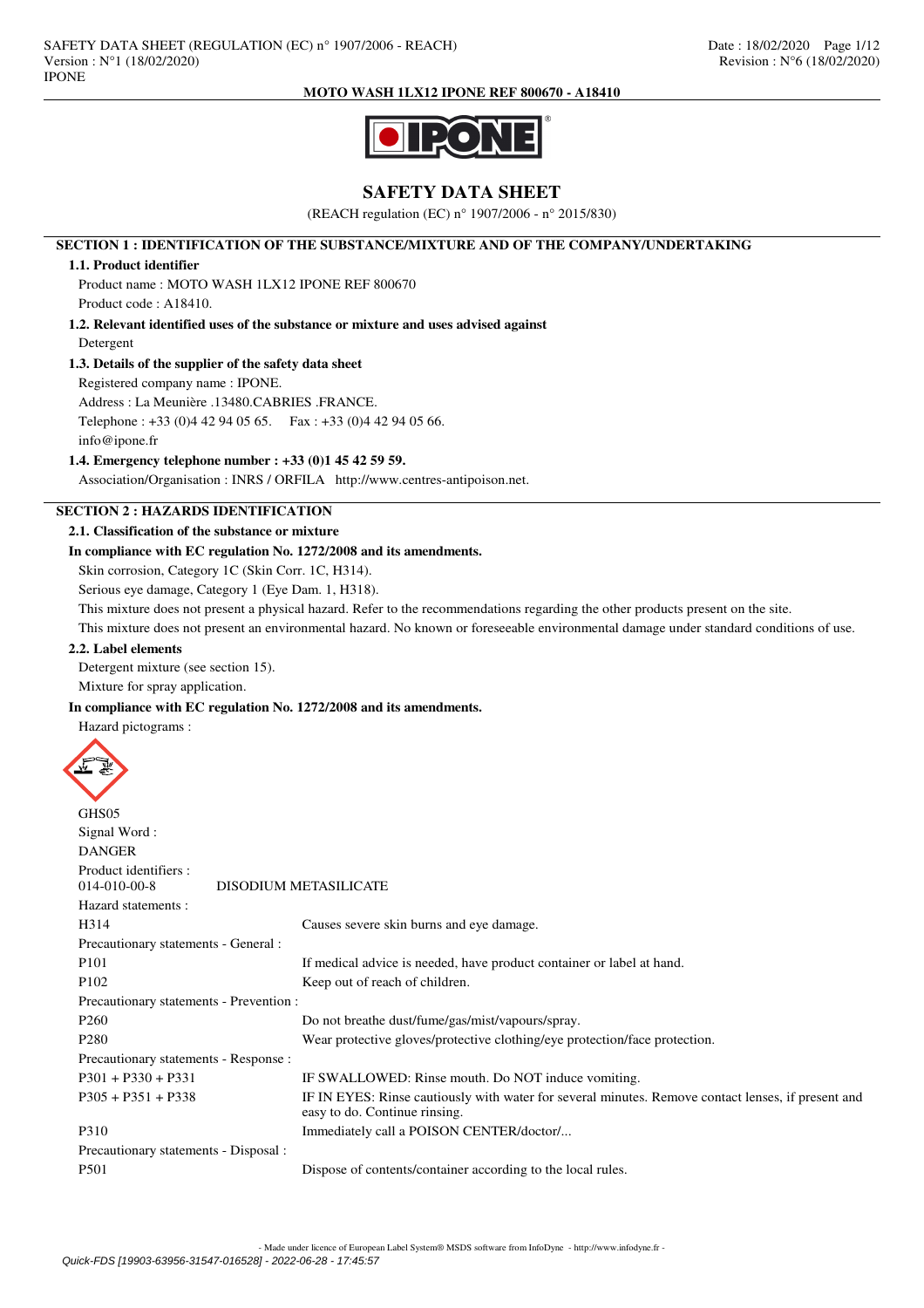## **2.3. Other hazards**

The mixture does not contain substances classified as 'Substances of Very High Concern' (SVHC)  $> = 0.1\%$  published by the European CHemicals Agency (ECHA) under article 57 of REACH: http://echa.europa.eu/fr/candidate-list-table

The mixture fulfils neither the PBT nor the vPvB criteria for mixtures in accordance with annexe XIII of the REACH regulations EC 1907/2006.

# **SECTION 3 : COMPOSITION/INFORMATION ON INGREDIENTS**

## **3.2. Mixtures**

## **Composition :**

| Composition.                          |                         |       |                       |
|---------------------------------------|-------------------------|-------|-----------------------|
| Identification                        | (EC) 1272/2008          | Note  | $\%$                  |
| INDEX: I34590_94_8                    |                         | $[1]$ | $2.5 \le x \% \le 10$ |
| CAS: 34590-94-8                       |                         |       |                       |
| EC: 252-104-2                         |                         |       |                       |
| REACH: 01-2119450011-60               |                         |       |                       |
|                                       |                         |       |                       |
| DIPROPYLENE GLYCOL MONOMETHYL         |                         |       |                       |
| <b>ETHER</b>                          |                         |       |                       |
| INDEX: 603-064-00-3                   | GHS02, GHS07            | $[1]$ | $2.5 \le x \% \le 10$ |
| $ CAS: 107-98-2$                      | Wng                     |       |                       |
| EC: 203-539-1                         | Flam. Liq. 3, H226      |       |                       |
| REACH: 01-2119457435-35               | STOT SE 3, H336         |       |                       |
|                                       |                         |       |                       |
| 1-METHOXY-2-PROPANOL                  |                         |       |                       |
| <b>INDEX: A04272/01</b>               |                         |       | $0 \le x \% \le 2.5$  |
| $ CAS: 68439-51-0$                    | Aquatic Chronic 3, H412 |       |                       |
|                                       |                         |       |                       |
| LAURYLMYRISTYL POLYGLYCOL ETHER       |                         |       |                       |
| INDEX: 68891 383A                     | GHS05                   |       | $0 \le x \% \le 2.5$  |
| CAS: 68891-38-3                       | Dgr                     |       |                       |
| EC: 500-234-8                         | Skin Irrit. 2, H315     |       |                       |
| REACH: 01-2119488639-16               | Eye Dam. 1, H318        |       |                       |
|                                       | Aquatic Chronic 3, H412 |       |                       |
| TA-A / ALCOHOLS, C12-14, ETHOXYLATED, |                         |       |                       |
| <b>SULFATES, SODIUM SALTS</b>         |                         |       |                       |
| INDEX: 014-010-00-8                   | GHS05, GHS07            |       | $0 \le x \% \le 2.5$  |
| CAS: 6834-92-0                        | Dgr                     |       |                       |
| EC: 229-912-9                         | Skin Corr. 1B, H314     |       |                       |
| REACH: 01-2119449811-37               | <b>STOT SE 3, H335</b>  |       |                       |
|                                       |                         |       |                       |
| <b>DISODIUM METASILICATE</b>          |                         |       |                       |

(Full text of H-phrases: see section 16)

## **Information on ingredients :**

Substances may not have a REACH Registration No.. because they are manufactured / imported in quantities less than 1 ton / year, or they are complex substances or they are exempted from registration under REACH.

[1] Substance for which maximum workplace exposure limits are available.

# **SECTION 4 : FIRST AID MEASURES**

As a general rule, in case of doubt or if symptoms persist, always call a doctor.

NEVER induce swallowing by an unconscious person.

## **4.1. Description of first aid measures**

## **In the event of exposure by inhalation :**

Consult doctor if symptoms develop.

**In the event of splashes or contact with eyes :**

Wash thoroughly with fresh, clean water for 15 minutes holding the eyelids open.

Regardless of the initial state, refer the patient to an ophthalmologist and show him the label.

## **In the event of splashes or contact with skin :**

Remove any soiled or splashed clothing immediately.

Watch out for any remaining product between skin and clothing, watches, shoes, etc.

If the contaminated area is widespread and/or there is damage to the skin, a doctor must be consulted or the patient transferred to hospital.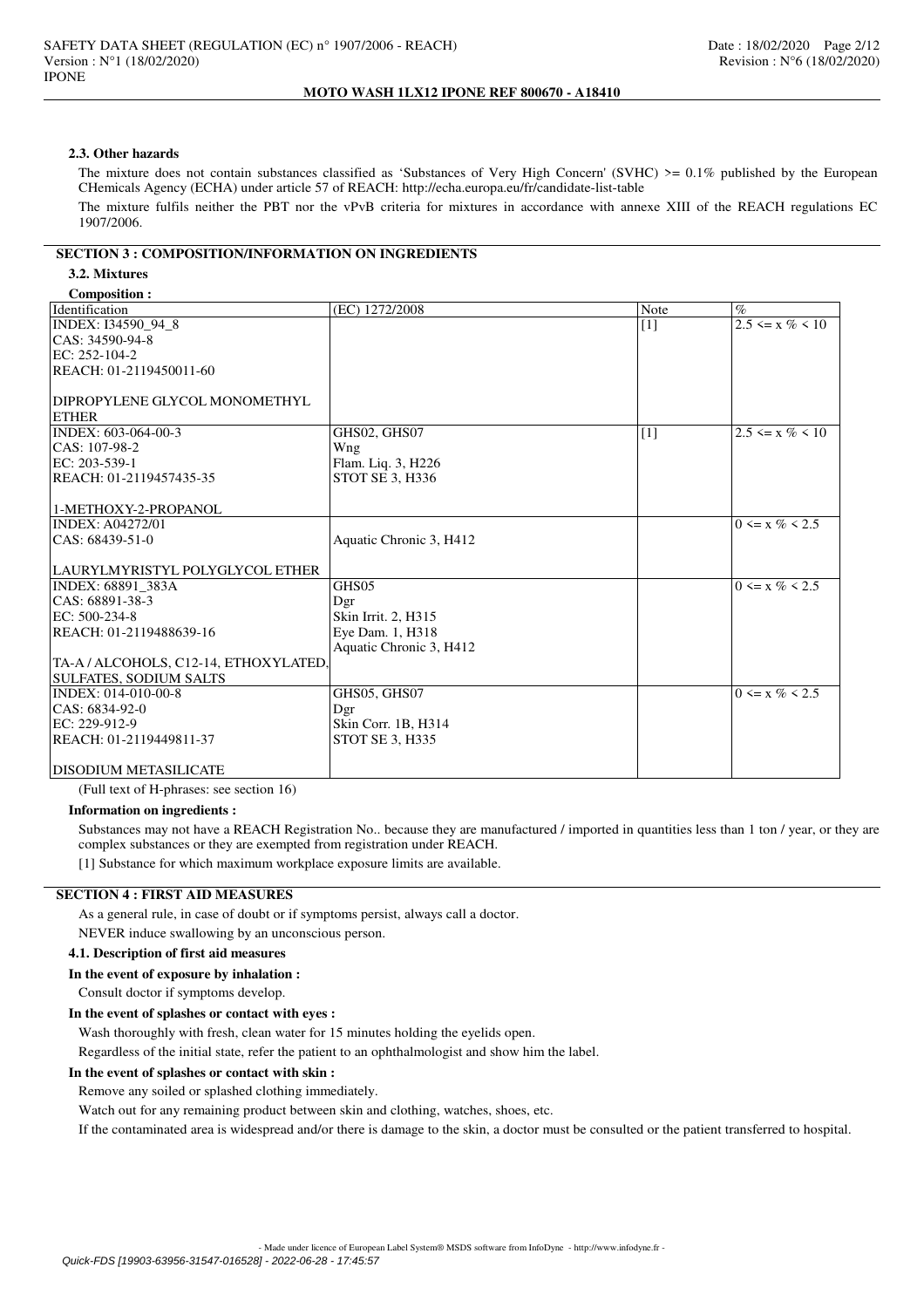## **In the event of swallowing :**

Do not give the patient anything orally.

Seek medical attention immediately, showing the label.

**4.2. Most important symptoms and effects, both acute and delayed**

No data available.

### **4.3. Indication of any immediate medical attention and special treatment needed**

**Specific and immediate treatment :**

No data available.

**Information for the doctor :**

No data available.

# **SECTION 5 : FIREFIGHTING MEASURES**

Non-flammable.

# **5.1. Extinguishing media**

# **Suitable methods of extinction**

Non-flammable

## **Unsuitable methods of extinction**

In the event of a fire, do not use :

Not known

## **5.2. Special hazards arising from the substance or mixture**

A fire will often produce a thick black smoke. Exposure to decomposition products may be hazardous to health.

Do not breathe in smoke.

In the event of a fire, the following may be formed :

- carbon monoxide (CO)

- carbon dioxide (CO2)

## **5.3. Advice for firefighters**

Due to the toxicity of the gas emitted on thermal decomposition of the products, fire-fighting personnel are to be equipped with autonomous insulating breathing apparatus.

Cool endangered receptacles with water spray.

Collect contaminated fire fighting water separately. It must not enter the sewage system.

# **SECTION 6 : ACCIDENTAL RELEASE MEASURES**

## **6.1. Personal precautions, protective equipment and emergency procedures**

Consult the safety measures listed under headings 7 and 8.

# **For non first aid worker**

Avoid any contact with the skin and eyes.

## **For first aid worker**

First aid workers will be equipped with suitable personal protective equipment (See section 8).

## **6.2. Environmental precautions**

Contain and control the leaks or spills with non-combustible absorbent materials such as sand, earth, vermiculite, diatomaceous earth in drums for waste disposal.

Prevent any material from entering drains or waterways.

# **6.3. Methods and material for containment and cleaning up**

Neutralise with an acidic decontaminant.

If the ground is contaminated, once the product has been recovered by sponging with an inert and non-combustible absorbent material, wash the contaminated area in plenty of water.

Clean preferably with a detergent, do not use solvents.

# **6.4. Reference to other sections**

See Section 8 for information on personal protection equipment.

See Section 13 for disposal information.

See Section 7 for information on safe handling.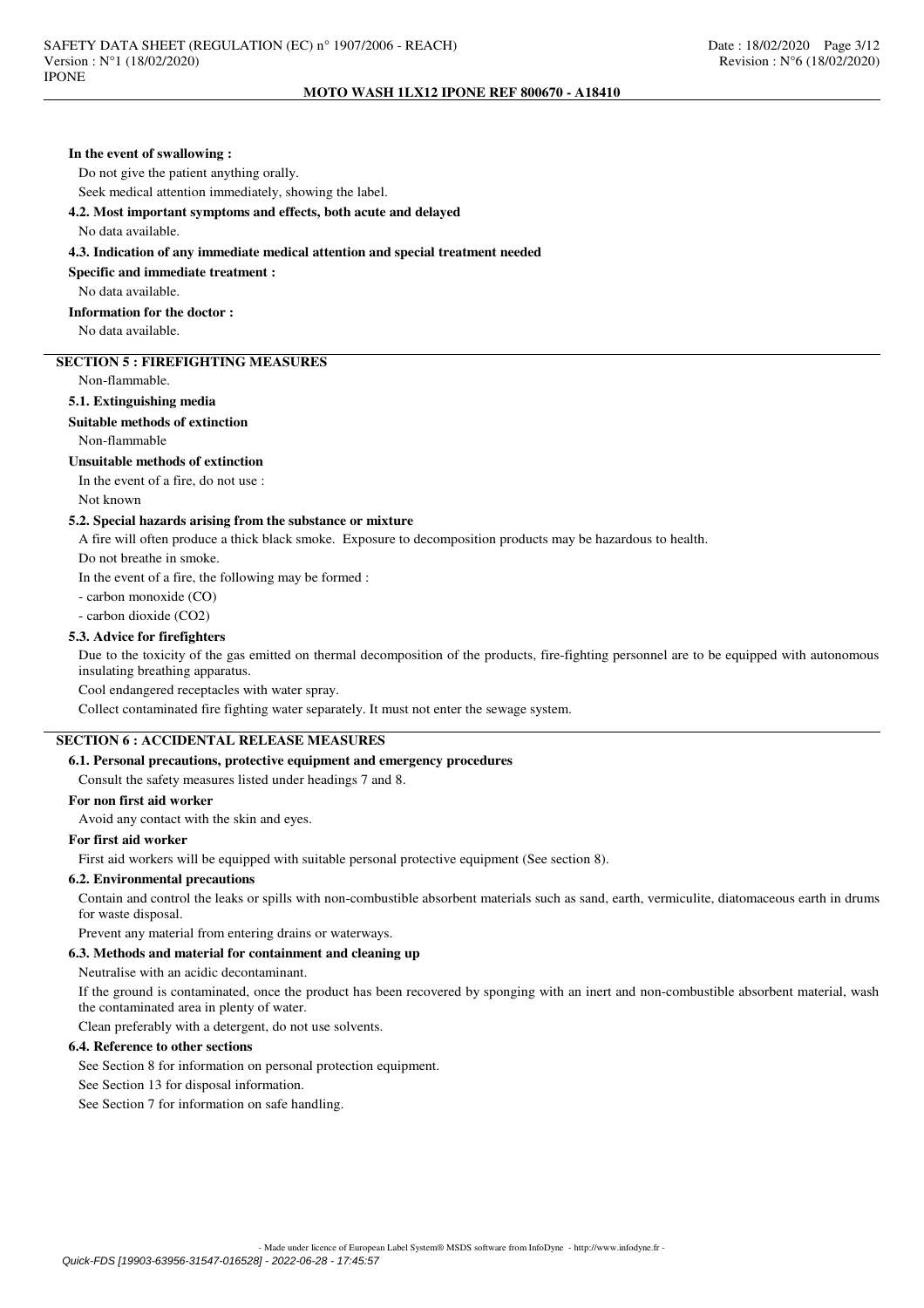# **SECTION 7 : HANDLING AND STORAGE**

Requirements relating to storage premises apply to all facilities where the mixture is handled.

## **7.1. Precautions for safe handling**

### Always wash hands after handling.

Remove and wash contaminated clothing before re-using.

Emergency showers and eye wash stations will be required in facilities where the mixture is handled constantly.

# **Fire prevention :**

Prevent access by unauthorised personnel.

**Recommended equipment and procedures :**

For personal protection, see section 8.

Observe precautions stated on label and also industrial safety regulations.

## **Prohibited equipment and procedures :**

No smoking, eating or drinking in areas where the mixture is used.

# **7.2. Conditions for safe storage, including any incompatibilities**

Store receptacle in a well ventilated area.

Store in cool, dry conditions in well sealed receptacles.

# **Storage**

Keep out of reach of children.

# **Packaging**

Always keep in packaging made of an identical material to the original.

# **7.3. Specific end use(s)**

No data available.

# **SECTION 8 : EXPOSURE CONTROLS/PERSONAL PROTECTION**

# **8.1. Control parameters**

#### **Occupational exposure limits :**

| - European Union (2017/2398, 2017/164, 2009/161, 2006/15/CE, 2000/39/CE, 98/24/CE) :                   |                      |                         |              |               |               |         |
|--------------------------------------------------------------------------------------------------------|----------------------|-------------------------|--------------|---------------|---------------|---------|
| <b>CAS</b>                                                                                             | $VME-mg/m3$ :        | $VME-ppm$ :             | $VLE-mg/m3:$ | VLE-ppm:      | Notes:        |         |
| 34590-94-8                                                                                             | 308<br>50            |                         |              |               | Peau          |         |
| 107-98-2                                                                                               | 375                  | 100                     | 568          | 150           | Peau          |         |
| - ACGIH TLV (American Conference of Governmental Industrial Hygienists, Threshold Limit Values, 2010): |                      |                         |              |               |               |         |
| <b>CAS</b>                                                                                             | TWA :                | STEL:                   | Ceiling:     | Definition :  | Criteria:     |         |
| 34590-94-8                                                                                             | $100$ ppm            | $150$ ppm               |              | Skin          |               |         |
| 107-98-2                                                                                               | $100$ ppm            | $150$ ppm               |              |               |               |         |
| - Germany - AGW (BAuA - TRGS 900, 29/01/2018) :                                                        |                      |                         |              |               |               |         |
| <b>CAS</b>                                                                                             | VME:                 | VME:                    | Excess       | <b>Notes</b>  |               |         |
| 34590-94-8                                                                                             |                      | $50$ ppm                |              | 1(I)          |               |         |
|                                                                                                        |                      | $310 \text{ mg/m}^3$    |              |               |               |         |
| 107-98-2                                                                                               |                      | $100$ ppm               |              | 2(I)          |               |         |
|                                                                                                        |                      | $370 \text{ mg/m}^3$    |              |               |               |         |
| - France (INRS - ED984 : 2016) :                                                                       |                      |                         |              |               |               |         |
| CAS                                                                                                    | VME-ppm:             | $VME-mg/m3:$            | VLE-ppm:     | $VLE-mg/m3$ : | Notes:        | TMP No: |
| 34590-94-8                                                                                             | 50                   | 308                     |              |               | $\mathcal{H}$ | 84      |
| 107-98-2                                                                                               | 50                   | 188                     | 100          | 375           | $\ast$        | 84      |
| - UK / WEL (Workplace exposure limits, EH40/2005, 2011) :                                              |                      |                         |              |               |               |         |
| <b>CAS</b>                                                                                             | TWA:                 | STEL:                   | Ceiling:     | Definition :  | Criteria:     |         |
| 34590-94-8                                                                                             | $50$ ppm             | - ppm                   |              | Sk            |               |         |
|                                                                                                        | $308 \text{ mg/m}^3$ | - mg/m <sup>3</sup>     |              |               |               |         |
| 107-98-2                                                                                               | $100$ ppm            | $150$ ppm               |              | Sk            |               |         |
|                                                                                                        | $375 \text{ mg/m}^3$ | $560$ mg/m <sup>3</sup> |              |               |               |         |

# **Derived no effect level (DNEL) or derived minimum effect level (DMEL):**

TA-A / ALCOHOLS, C12-14, ETHOXYLATED, SULFATES, SODIUM SALTS (CAS: 68891-38-3)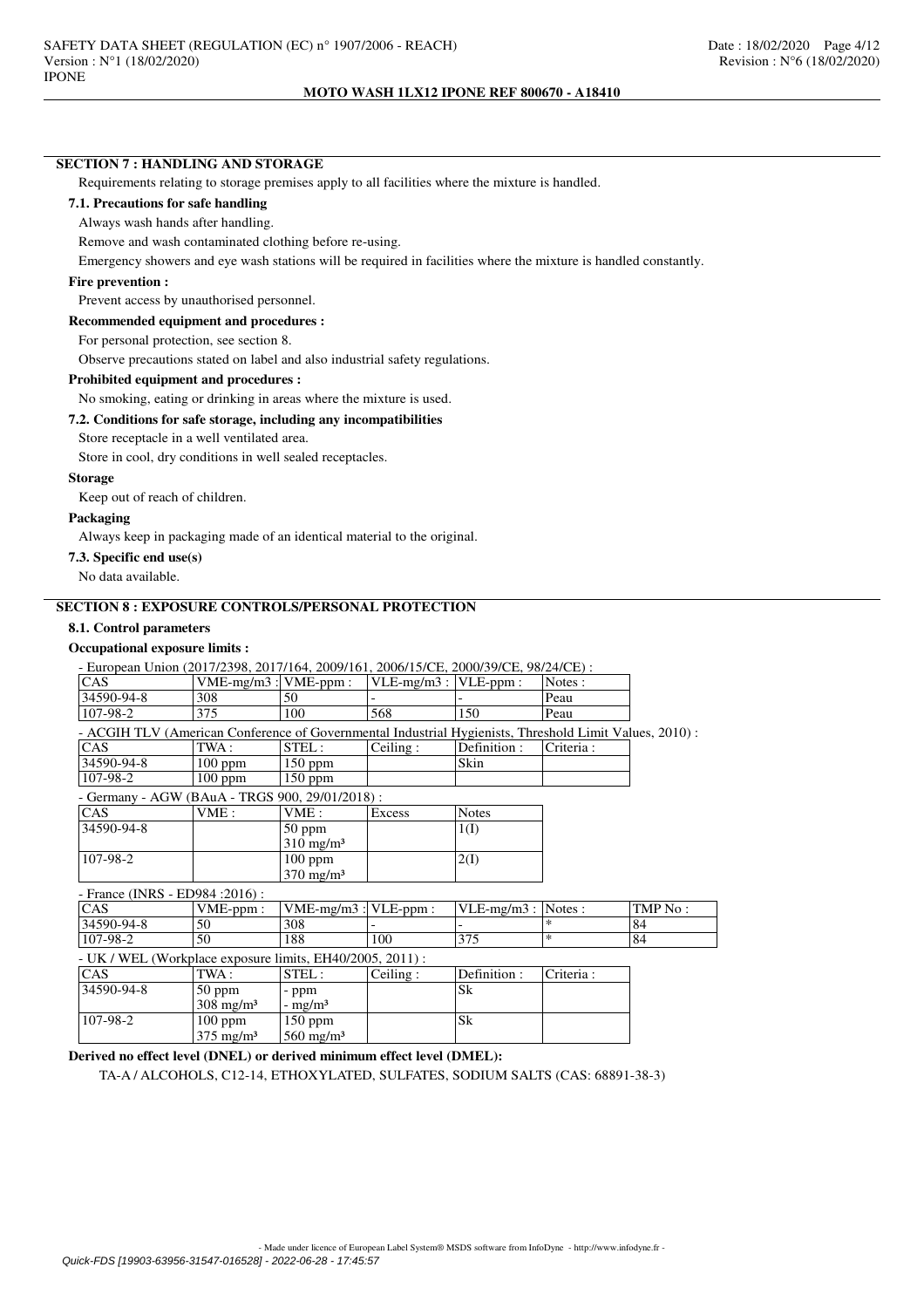Exposure method:<br>Potential health effects:

Exposure method: Dermal contact.<br>
Potential health effects: Long term local

Exposure method: Inhalation.<br>
Potential health effects: I congress

**Final use:** Consumers.<br>
Exposure method: The lines of the lines of the lines of the lines of the lines of the lines of the lines of the lines of the lines of the lines of the lines of the lines of the lines of the lines o Exposure method:

Exposure method: Dermal contact.<br>
Potential health effects: Long term system

Exposure method: Dermal contact.<br>
Potential health effects: Long term local Potential health effects:<br>
DNEL:<br>  $79 \text{ µg} \text{ of substance/cm2}$ 

Exposure method: Inhalation.<br>
Potential health effects: I cong term DNEL : 52 mg of substance/m3

## 1-METHOXY-2-PROPANOL (CAS: 107-98-2)

**Final use: Workers.** Exposure method: Dermal contact.<br>
Potential health effects: Long term system

Exposure method: Inhalation.<br>
Potential health effects: Long term<br>
Long term

Exposure method: Inhalation.<br>
Potential health effects: Short term<br>
Short term

Potential health effects:<br>DNEL :

Final use: Consumers. Exposure method: Dermal contact.<br>
Potential health effects: Long term system

Exposure method: Inhalation.<br>
Potential health effects: Long term<br>
Long term

**Final use:** Workers.<br> **Fxnosure method:** Dermal contact Potential health effects:<br>
DNFI:  $2750 \text{ mo/kg}$  hody weight/da 2750 mg/kg body weight/day

Potential health effects:<br>
Dong term local effects.<br>  $\frac{132 \text{ u s}}{132 \text{ u s}}$  of substance/cm  $132 \mu$ g of substance/cm2

Potential health effects:<br>
DNEL:<br>
175 ms of substance/m3 175 mg of substance/m3

Potential health effects:<br>
DNEL:<br>  $15 \text{ m}g/\text{kg}$  body weight/day 15 mg/kg body weight/day

Potential health effects:<br>
DNEL:<br>  $1650 \text{ m} \sigma/\text{kg}$  hody weight/da 1650 mg/kg body weight/day

 $79 \mu g$  of substance/cm2

Long term systemic effects.

Potential health effects:<br>
DNFI: 183 mo/kg hody weight/day 183 mg/kg body weight/day

Long term systemic effects. DNEL : 269 mg of substance/m3

Potential health effects:<br>
Short term systemic effects.<br>
S53.5 mg of substance/m3 553.5 mg of substance/m3

Exposure method: Inhalation.<br>
Potential health effects: Short term local effects. 553.5 mg of substance/m3

Long term systemic effects. DNEL : 78 mg/kg body weight/day

Potential health effects:<br>
DNFI:  $\frac{439 \text{ mo of substance/m3}}{2}$ 43.9 mg of substance/m3

DIPROPYLENE GLYCOL MONOMETHYL ETHER (CAS: 34590-94-8)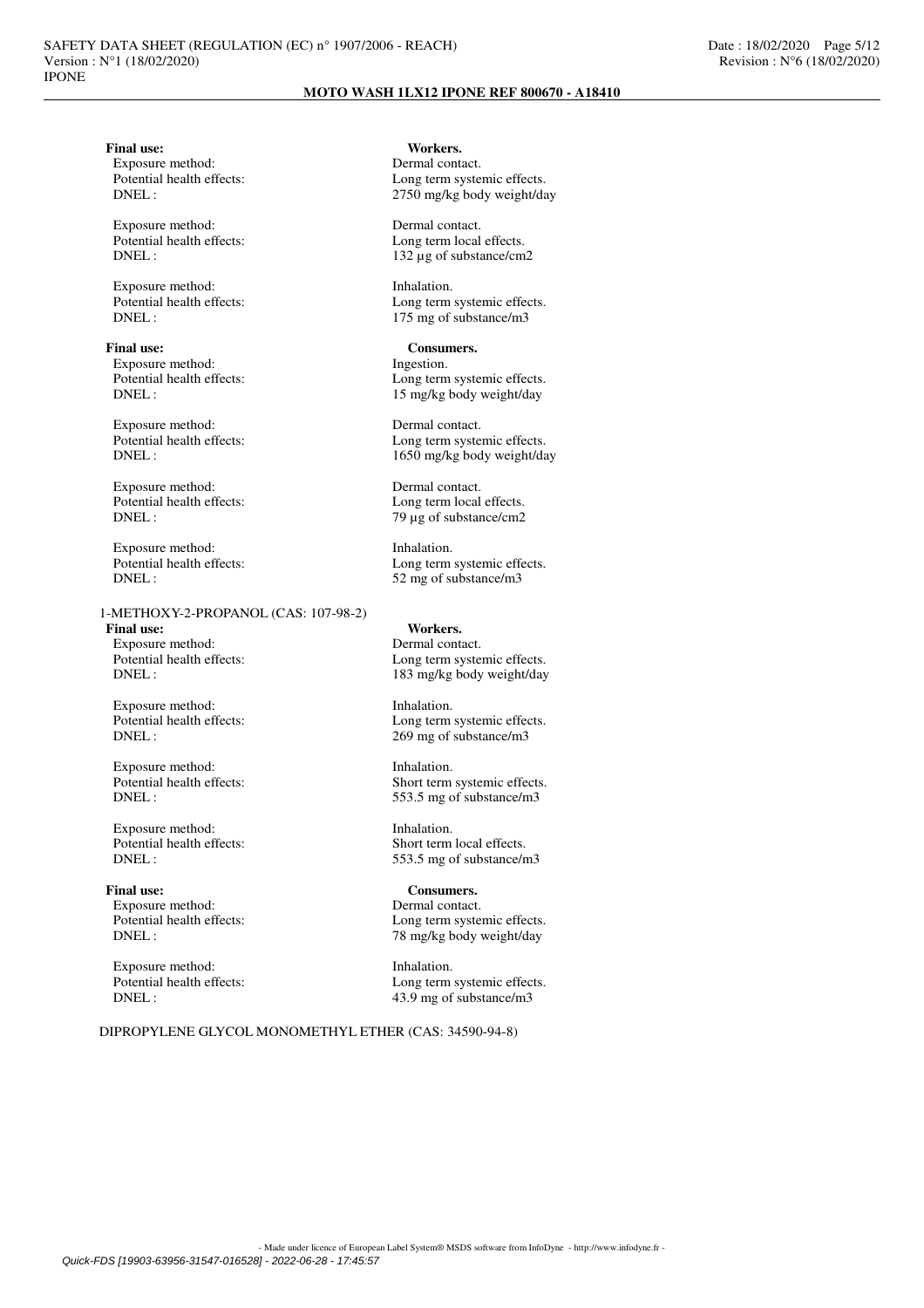Final use: Workers.<br>
Exposure method: **Exposure method:** Dermal contact. Exposure method:<br>Potential health effects: Potential health effects:<br>
DNFI: 283 mo/kg hody weight/day

Exposure method: Inhalation.<br>
Potential health effects: Long term<br>
Long term

Final use: Consumers.<br>
Exposure method: The settlement of the settlement of the settlement of the settlement of the settlement of the settlement of the settlement of the settlement of the settlement of the settlement of th Exposure method:<br>Potential health effects:

Exposure method: Dermal contact.

Exposure method: Inhalation.<br>
Potential health effects: Inhalation.<br>
Long term

# **Predicted no effect concentration (PNEC):**

283 mg/kg body weight/day

Potential health effects:<br>
DNEL:<br>  $308 \text{ mg of substance/m3}$ 308 mg of substance/m3

Potential health effects:<br>
DNEL:<br>  $36 \text{ mg/kg body weight/day}$ 36 mg/kg body weight/day

Potential health effects:<br>
DNEL:<br>
121 mg/kg body weight/day 121 mg/kg body weight/day

Potential health effects:<br>
DNEL:<br>  $37.2 \text{ ms of substance/m3}$ 37.2 mg of substance/m3

Environmental compartment: Soil.<br>PNEC:  $7.5 \text{ m}$  $7.5$  mg/kg Environmental compartment: Fresh water.<br>PNEC: 0.24 mg/l  $0.24$  mg/l Environmental compartment: Sea water. PNEC : 0.024 mg/l Environmental compartment: Intermittent waste water.<br>PNEC: 0.071 mg/l  $0.071$  mg/l Environmental compartment: Fresh water sediment.<br>PNEC: 0.917 mg/kg  $0.917$  mg/kg Environmental compartment: Marine sediment.<br>PNEC: 0.092 mg/kg  $0.092$  mg/kg Environmental compartment: Waste water treatment plant.

TA-A / ALCOHOLS, C12-14, ETHOXYLATED, SULFATES, SODIUM SALTS (CAS: 68891-38-3)

 $PNEC: 10 g/l$ 

1-METHOXY-2-PROPANOL (CAS: 107-98-2) Environmental compartment: Soil.<br>PNEC: 4.59

Environmental compartment: Fresh water.<br>PNEC:  $10 \text{ mg/l}$ PNEC :

Environmental compartment: Sea water.<br>PNEC : 1 mg/l PNEC :

Environmental compartment: Intermittent waste water.<br>PNEC:  $100 \text{ mg/l}$ 

Environmental compartment: Fresh water sediment.

 $4.59$  mg/kg

100 mg/l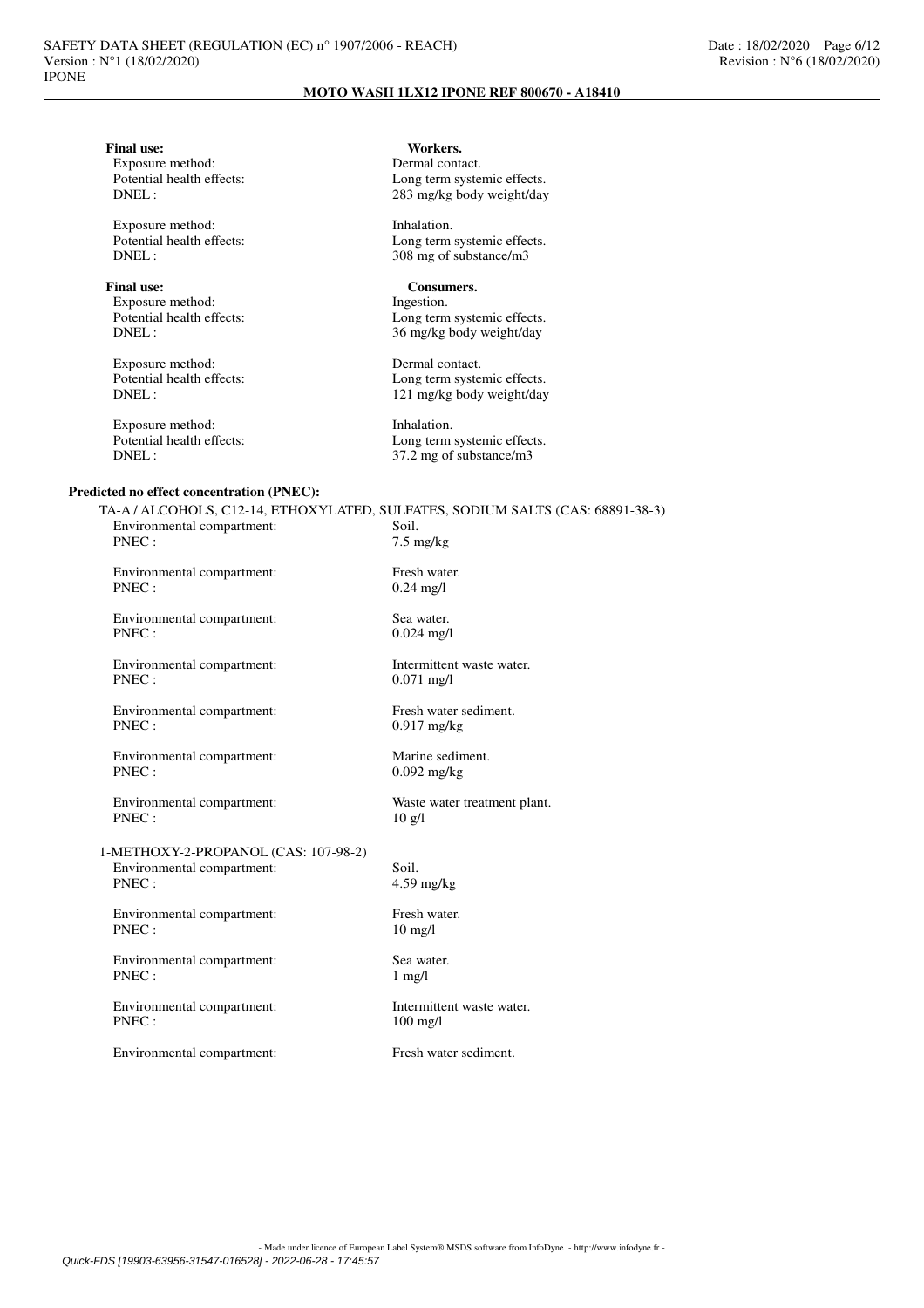| PNEC:                                                 | $52.3 \text{ mg/kg}$                               |
|-------------------------------------------------------|----------------------------------------------------|
| Environmental compartment:<br>PNEC:                   | Marine sediment.<br>$5.2 \text{ mg/kg}$            |
| Environmental compartment:<br>PNEC:                   | Waste water treatment plant.<br>$100 \text{ mg/l}$ |
| DIPROPYLENE GLYCOL MONOMETHYL ETHER (CAS: 34590-94-8) |                                                    |
| Environmental compartment:                            | Soil.                                              |
| PNEC:                                                 | $2.74$ mg/kg                                       |
| Environmental compartment:                            | Fresh water                                        |
| PNEC:                                                 | $19 \text{ mg/l}$                                  |
|                                                       |                                                    |
| Environmental compartment:                            | Sea water.                                         |
| PNEC:                                                 | $1.9$ mg/l                                         |
| Environmental compartment:                            | Intermittent waste water.                          |
| PNEC:                                                 | $190 \text{ mg/l}$                                 |
|                                                       |                                                    |
| Environmental compartment:                            | Fresh water sediment.                              |
| PNEC:                                                 | $70.2 \text{ mg/kg}$                               |
| Environmental compartment:                            | Marine sediment.                                   |
| PNEC:                                                 | $7.02 \text{ mg/kg}$                               |
|                                                       |                                                    |
| Environmental compartment:                            | Waste water treatment plant.                       |
| PNEC:                                                 | $4168$ mg/l                                        |
|                                                       |                                                    |

# **8.2. Exposure controls**

### **Personal protection measures, such as personal protective equipment**

Use personal protective equipment that is clean and has been properly maintained.

Store personal protective equipment in a clean place, away from the work area.

Never eat, drink or smoke during use. Remove and wash contaminated clothing before re-using. Ensure that there is adequate ventilation, especially in confined areas.

# **- Eye / face protection**

Avoid contact with eyes.

Use eye protectors designed to protect against liquid splashes

Before handling, wear safety goggles with protective sides accordance with standard EN166.

In the event of high danger, protect the face with a face shield.

When spraying, wear a face shield in accordance with standard EN166.

Prescription glasses are not considered as protection.

Individuals wearing contact lenses should wear prescription glasses during work where they may be exposed to irritant vapours.

Provide eyewash stations in facilities where the product is handled constantly.

# **- Hand protection**

Wear suitable protective gloves in the event of prolonged or repeated skin contact.

Use suitable protective gloves that are resistant to chemical agents in accordance with standard EN374.

Gloves must be selected according to the application and duration of use at the workstation.

Protective gloves need to be selected according to their suitability for the workstation in question : other chemical products that may be handled, necessary physical protections (cutting, pricking, heat protection), level of dexterity required.

Type of gloves recommended :

- Natural latex

- PVC (polyvinyl chloride)

Let the glove manufacturer advise you on the choice of gloves and their duration of use for your operating conditions

Recommended properties :

- Impervious gloves in accordance with standard EN374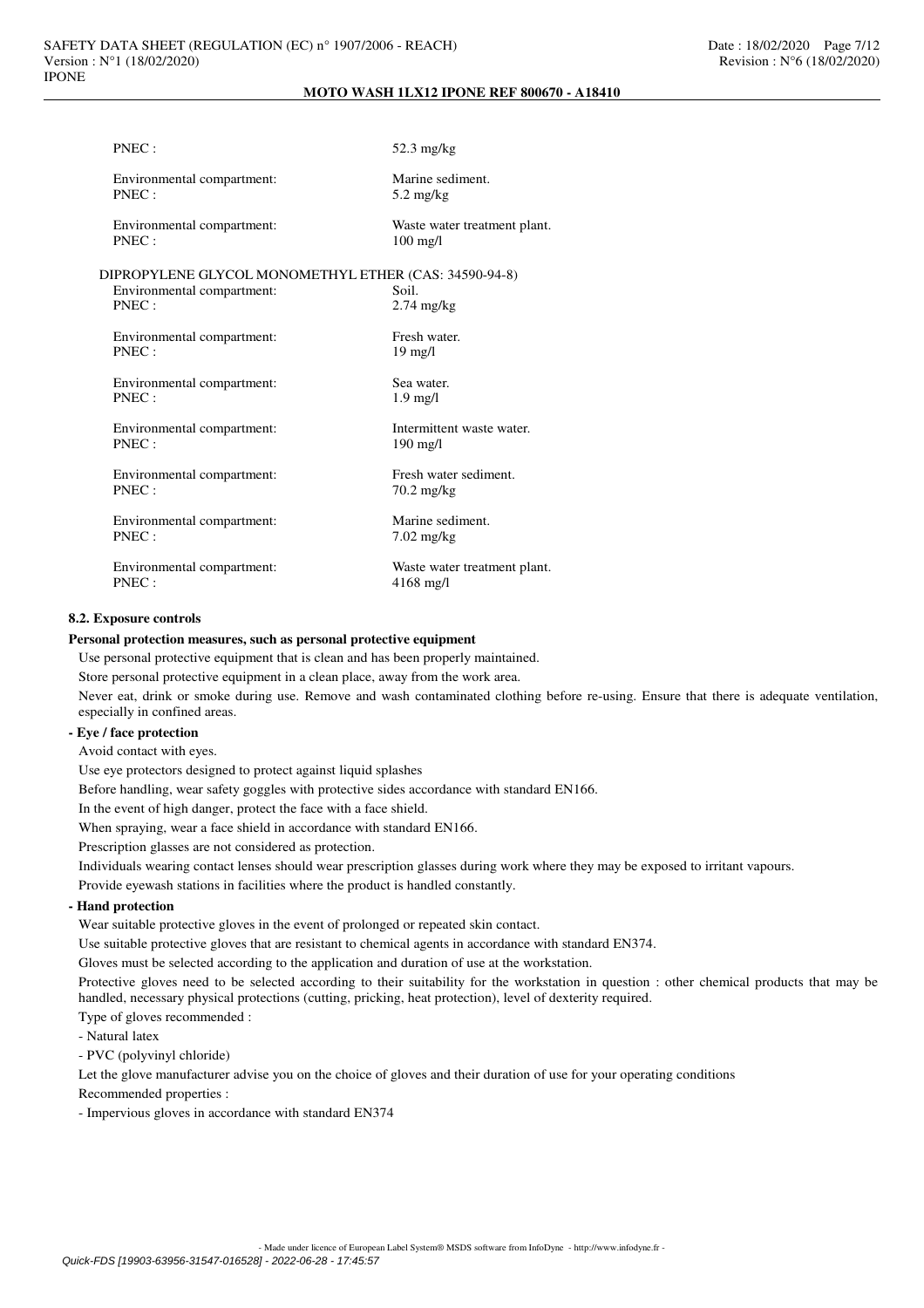# **- Body protection**

Avoid skin contact.

Wear suitable protective clothing.

Suitable type of protective clothing :

Wear suitable protective clothing and, in particular, an apron and boots. These items of clothing shall be maintained in good condition and cleaned after use.

Work clothing worn by personnel shall be laundered regularly.

After contact with the product, all parts of the body that have been soiled must be washed.

## **- Respiratory protection**

Anti-gas and vapour filter(s) (Combined filters) in accordance with standard EN14387 :

- A1 (Brown)

Types, classes and filters for respiratory protection above are recommended in case of confrontation at concentrations higher than the exposure limits specified under 8.1. (Control parameters) .They should be adjusted according to actual conditions. they may not be necessary if the product is used outdoors or in a well ventilated area.

# **SECTION 9 : PHYSICAL AND CHEMICAL PROPERTIES**

## **9.1. Information on basic physical and chemical properties**

| <b>General information :</b>                           |                                        |  |  |
|--------------------------------------------------------|----------------------------------------|--|--|
| Physical state:                                        | Fluid liquid.                          |  |  |
| Important health, safety and environmental information |                                        |  |  |
| $pH$ :                                                 | Not stated.                            |  |  |
|                                                        | Strongly basic.                        |  |  |
| Boiling point/boiling range:                           | Not specified.                         |  |  |
| Flash Point Interval:                                  | $60^{\circ}$ C < FP <= 93 $^{\circ}$ C |  |  |
| Vapour pressure $(50^{\circ}C)$ :                      | Below 110 kPa (1.10 bar).              |  |  |
| Density:                                               | >1                                     |  |  |
| Water solubility:                                      | Dilutable.                             |  |  |
| Melting point/melting range:                           | Not specified.                         |  |  |
| Self-ignition temperature :                            | Not specified.                         |  |  |
| Decomposition point/decomposition range :              | Not specified.                         |  |  |
| $0.2 \cdot 1.5$                                        |                                        |  |  |

# **9.2. Other information**

No data available.

# **SECTION 10 : STABILITY AND REACTIVITY**

**10.1. Reactivity**

No data available.

# **10.2. Chemical stability**

This mixture is stable under the recommended handling and storage conditions in section 7.

**10.3. Possibility of hazardous reactions**

No data available.

## **10.4. Conditions to avoid**

Avoid :

- frost

To be translated (XML)

## **10.5. Incompatible materials**

No incompatible materials known.

## **10.6. Hazardous decomposition products**

The thermal decomposition may release/form :

- carbon monoxide (CO)

- carbon dioxide (CO2)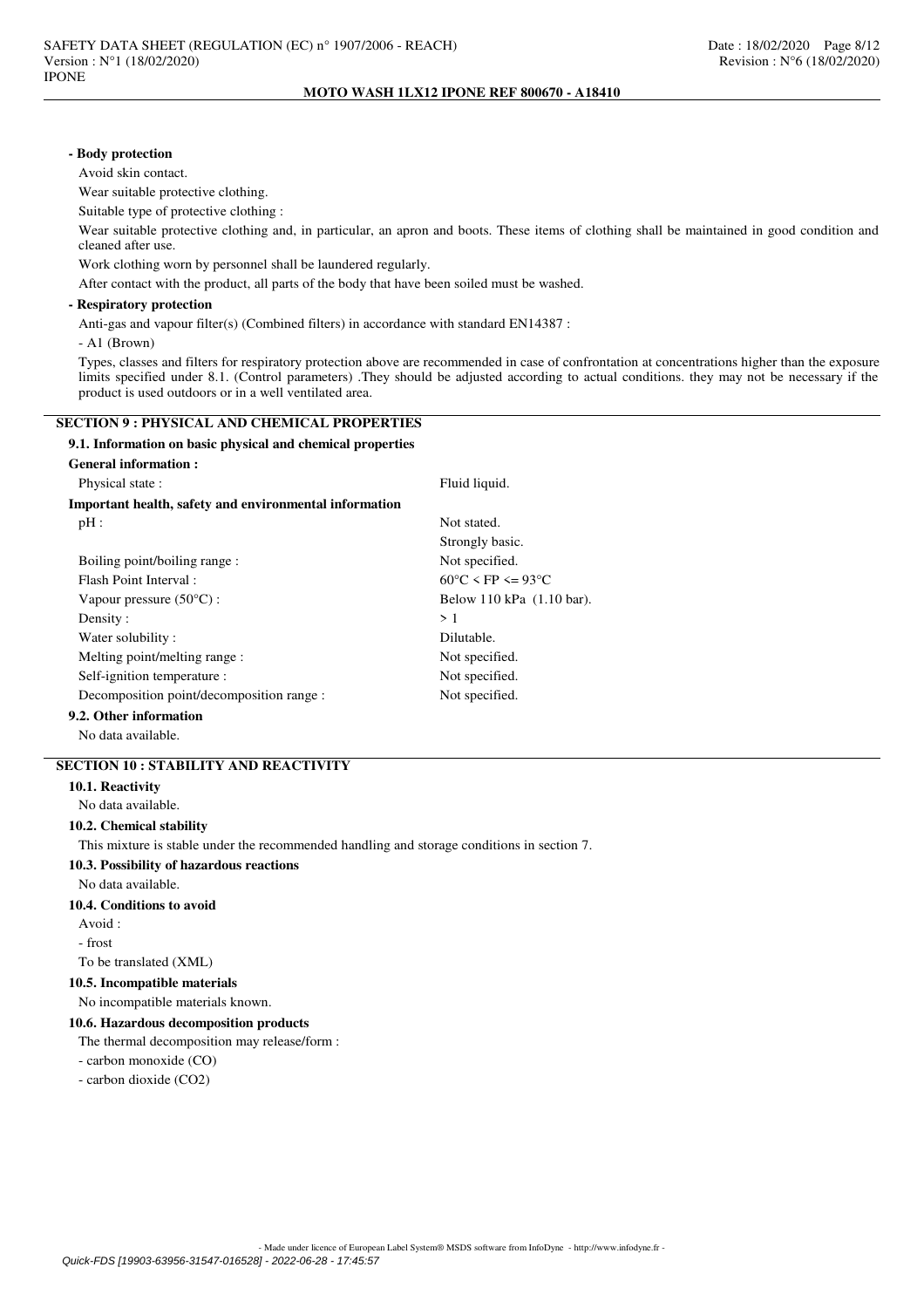# **SECTION 11 : TOXICOLOGICAL INFORMATION**

## **11.1. Information on toxicological effects**

May cause irreversible damage to the skin; namely, visible necrosis through the epidermis and into the dermis, following exposure between one and four hours.

Corrosive reactions are typified by ulcers, bleeding, bloody scabs, and, by the end of observation at 14 days, by discolouration due to blanching of the skin, complete areas of alopecia, and scars.

#### **11.1.1. Substances**

No toxicological data available for the substances.

# **11.1.2. Mixture**

### **Skin corrosion/skin irritation :**

The 'corrosive' classification is based on the low/high pH which has been confirmed by tests.

Causes severe skin burns and eye damage.

#### **Serious damage to eyes/eye irritation :**

Corrosive classification is based on an extreme pH value.

# Causes serious eye irritation.

#### **Respiratory or skin sensitisation :**

To be translated (XML)

#### **Germ cell mutagenicity :**

Based on available data; the classification criteria are not met.

#### **Carcinogenicity :**

Based on available data; the classification criteria are not met.

# **Reproductive toxicant :**

Based on available data; the classification criteria are not met.

# **Specific target organ systemic toxicity - single exposure :**

Based on available data; the classification criteria are not met.

# **Specific target organ systemic toxicity - repeated exposure :**

Based on available data; the classification criteria are not met.

# **Aspiration hazard :**

Based on available data; the classification criteria are not met.

# **Delayed and immediate effects as well as chronic effects from short and long-term exposure**

No further relevant information available.

## **Other information**

No further relevant information available.

## **Monograph(s) from the IARC (International Agency for Research on Cancer) :**

CAS 140-11-4 : IARC Group 3 : The agent is not classifiable as to its carcinogenicity to humans.

# **SECTION 12 : ECOLOGICAL INFORMATION**

## **12.1. Toxicity**

#### **12.1.1. Substances**

TA-A / ALCOHOLS, C12-14, ETHOXYLATED, SULFATES, SODIUM SALTS (CAS: 68891-38-3) Fish toxicity :  $ECx > 1$  mg/l

Crustacean toxicity :  $0.1 \leq \text{NOEC} \leq 1 \text{ mg/l}$ 

## LAURYLMYRISTYL POLYGLYCOL ETHER (CAS: 68439-51-0) Fish toxicity : EC50 mg/l

Species : Leuciscus idus Other guideline

Crustacean toxicity : EC50 mg/l

Species : Daphnia magna OECD Guideline 202 (Daphnia sp. Acute Immobilisation Test)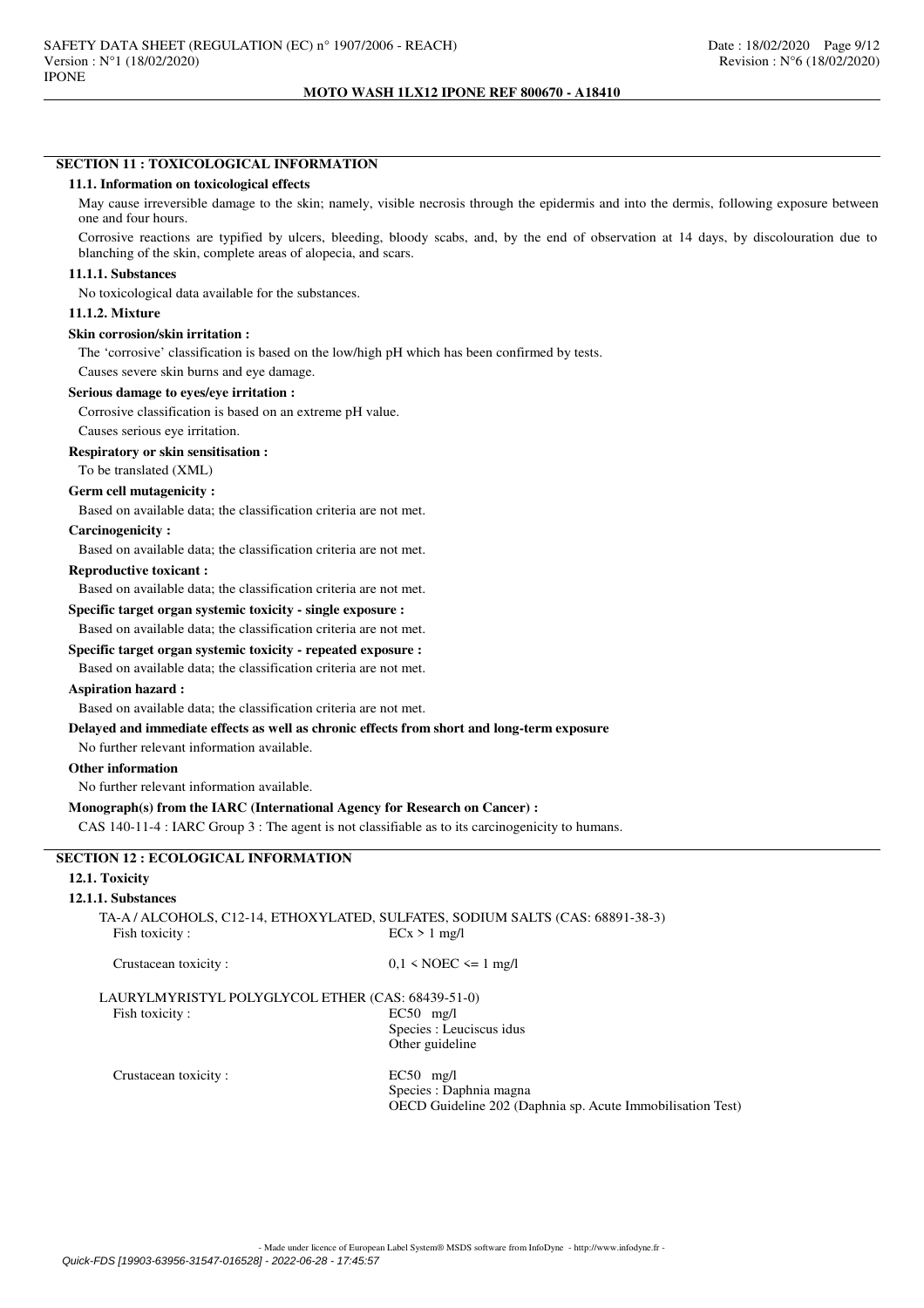| Aquatic plant toxicity:                             | $EC10$ mg/l                                                                                                                                                                    |
|-----------------------------------------------------|--------------------------------------------------------------------------------------------------------------------------------------------------------------------------------|
| 12.1.2. Mixtures                                    |                                                                                                                                                                                |
| No aquatic toxicity data available for the mixture. |                                                                                                                                                                                |
| 12.2. Persistence and degradability                 |                                                                                                                                                                                |
| 12.2.1. Substances                                  |                                                                                                                                                                                |
| Biodegradability:                                   | TA-A / ALCOHOLS, C12-14, ETHOXYLATED, SULFATES, SODIUM SALTS (CAS: 68891-38-3)<br>no degradability data is available, the substance is considered as not degrading<br>quickly. |
| LAURYLMYRISTYL POLYGLYCOL ETHER (CAS: 68439-51-0)   |                                                                                                                                                                                |
| Biodegradability:                                   | no degradability data is available, the substance is considered as not degrading<br>quickly.                                                                                   |
| 12.3. Bioaccumulative potential                     |                                                                                                                                                                                |
| No data available.                                  |                                                                                                                                                                                |
| 12.4. Mobility in soil                              |                                                                                                                                                                                |
| No data available.                                  |                                                                                                                                                                                |

# **12.5. Results of PBT and vPvB assessment**

No data available.

## **12.6. Other adverse effects**

No data available.

# **SECTION 13 : DISPOSAL CONSIDERATIONS**

Proper waste management of the mixture and/or its container must be determined in accordance with Directive 2008/98/EC.

# **13.1. Waste treatment methods**

Do not pour into drains or waterways.

## **Waste :**

Waste management is carried out without endangering human health, without harming the environment and, in particular without risk to water, air, soil, plants or animals.

Recycle or dispose of waste in compliance with current legislation, preferably via a certified collector or company.

Do not contaminate the ground or water with waste, do not dispose of waste into the environment.

## **Soiled packaging :**

Empty container completely. Keep label(s) on container. Give to a certified disposal contractor.

# **SECTION 14 : TRANSPORT INFORMATION**

Transport product in compliance with provisions of the ADR for road, RID for rail, IMDG for sea and ICAO/IATA for air transport (ADR 2019 - IMDG 2018 - ICAO/IATA 2019).

# **14.1. UN number**

3267

## **14.2. UN proper shipping name**

UN3267=CORROSIVE LIQUID, BASIC, ORGANIC, N.O.S.

(disodium metasilicate)

# **14.3. Transport hazard class(es)**

- Classification :



**14.4. Packing group** III

**14.5. Environmental hazards**

-

8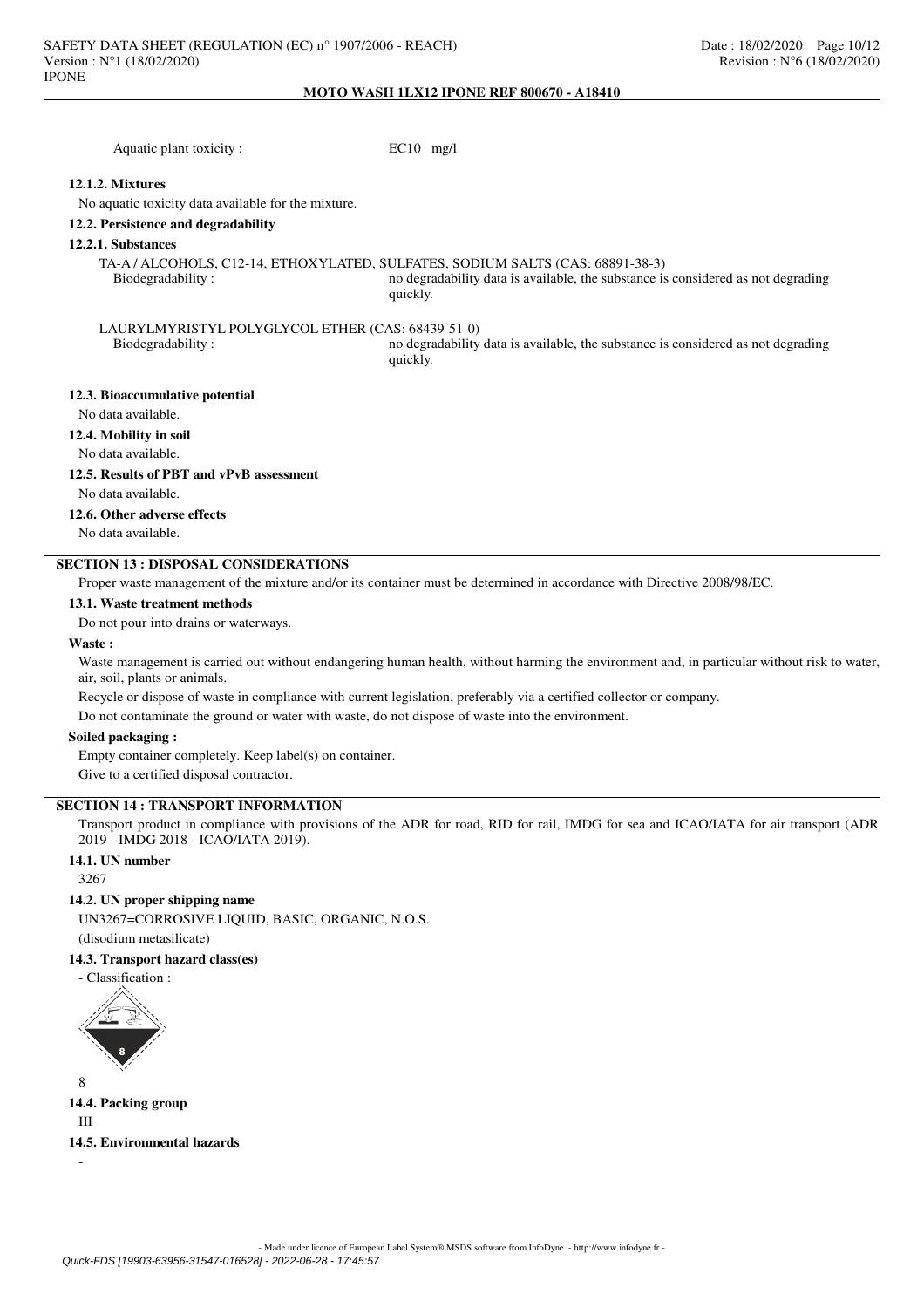## **14.6. Special precautions for user**

| <b>ADR/RID</b> | Class | Code              | Pack gr. | Label    | Ident.     | LO      | Provis.                  | EO             | Cat.        | Tunnel |
|----------------|-------|-------------------|----------|----------|------------|---------|--------------------------|----------------|-------------|--------|
|                |       | C7                | Ш        | 8        | 80         | 5 L     | 274                      | E1             |             | ΙE     |
|                |       |                   |          |          |            |         |                          |                |             |        |
| <b>IMDG</b>    | Class | $2^{\circ}$ Label | Pack gr. | LQ       | <b>EMS</b> | Provis. | EQ                       | Stowage        | Segregation |        |
|                |       |                   |          |          |            |         |                          | Handling       |             |        |
|                |       |                   | lШ       | 5 L      | $F-A, S-B$ | 223 274 | E1                       | $ $ Category A | ISGG18 SG35 |        |
|                |       |                   |          |          |            |         |                          | SW2            |             |        |
|                |       |                   |          |          |            |         |                          |                |             |        |
| <b>IATA</b>    | Class | 2°Label           | Pack gr. | Passager | Passager   | Cargo   | Cargo                    | note           | EQ          |        |
|                |       |                   | lШ       | 852      | 5L         | 856     | 60 L                     | A3 A803        | E1          |        |
|                |       |                   | IШ       | Y841     | 1 L        |         | $\overline{\phantom{0}}$ | A3 A803        | ΙE1         |        |

For limited quantities, see part 2.7 of the OACI/IATA and chapter 3.4 of the ADR and IMDG.

For excepted quantities, see part 2.6 of the OACI/IATA and chapter 3.5 of the ADR and IMDG.

# **14.7. Transport in bulk according to Annex II of Marpol and the IBC Code**

No data available.

# **SECTION 15 : REGULATORY INFORMATION**

# **15.1. Safety, health and environmental regulations/legislation specific for the substance or mixture**

# **- Classification and labelling information included in section 2:**

The following regulations have been used:

- EU Regulation No. 1272/2008 amended by EU Regulation No. 2018/1480 (ATP 13)
- EU Regulation No. 1272/2008 amended by EU Regulation No. 2019/521 (ATP 12)

## **- Container information:**

Packaging to be fitted with child-resistant fastenings (see EC Regulation No. 1272/2008, Annex II, Part 3). Containers to be fitted with a tactile warning of danger (see EC Regulation No. 1272/2008, Annex II, Part 3).

#### **- Particular provisions :**

No data available.

## **- Labelling for detergents (EC Regulation No. 648/2004,907/2006) :**

- less than 5 % : anionic surfactants

- less than 5 % : nonionic surfactants
- perfumes

## **15.2. Chemical safety assessment**

The chemical safety assessment has not been carried out for this mixture.

# **SECTION 16 : OTHER INFORMATION**

Since the user's working conditions are not known by us, the information supplied on this safety data sheet is based on our current level of knowledge and on national and community regulations.

The mixture must not be used for other uses than those specified in section 1 without having first obtained written handling instructions.

It is at all times the responsibility of the user to take all necessary measures to comply with legal requirements and local regulations.

The information in this safety data sheet must be regarded as a description of the safety requirements relating to the mixture and not as a guarantee of the properties thereof.

# **Wording of the phrases mentioned in section 3 :**

| H <sub>226</sub> | Flammable liquid and vapour.                       |
|------------------|----------------------------------------------------|
| H314             | Causes severe skin burns and eye damage.           |
| H315             | Causes skin irritation.                            |
| H318             | Causes serious eye damage.                         |
| H335             | May cause respiratory irritation.                  |
| H336             | May cause drowsiness or dizziness.                 |
| H412             | Harmful to aquatic life with long lasting effects. |

### **Abbreviations :**

- DNEL : Derived No-Effect Level
- PNEC : Predicted No-Effect Concentration
- ADR : European agreement concerning the international carriage of dangerous goods by Road.
- IMDG : International Maritime Dangerous Goods.

IATA : International Air Transport Association.